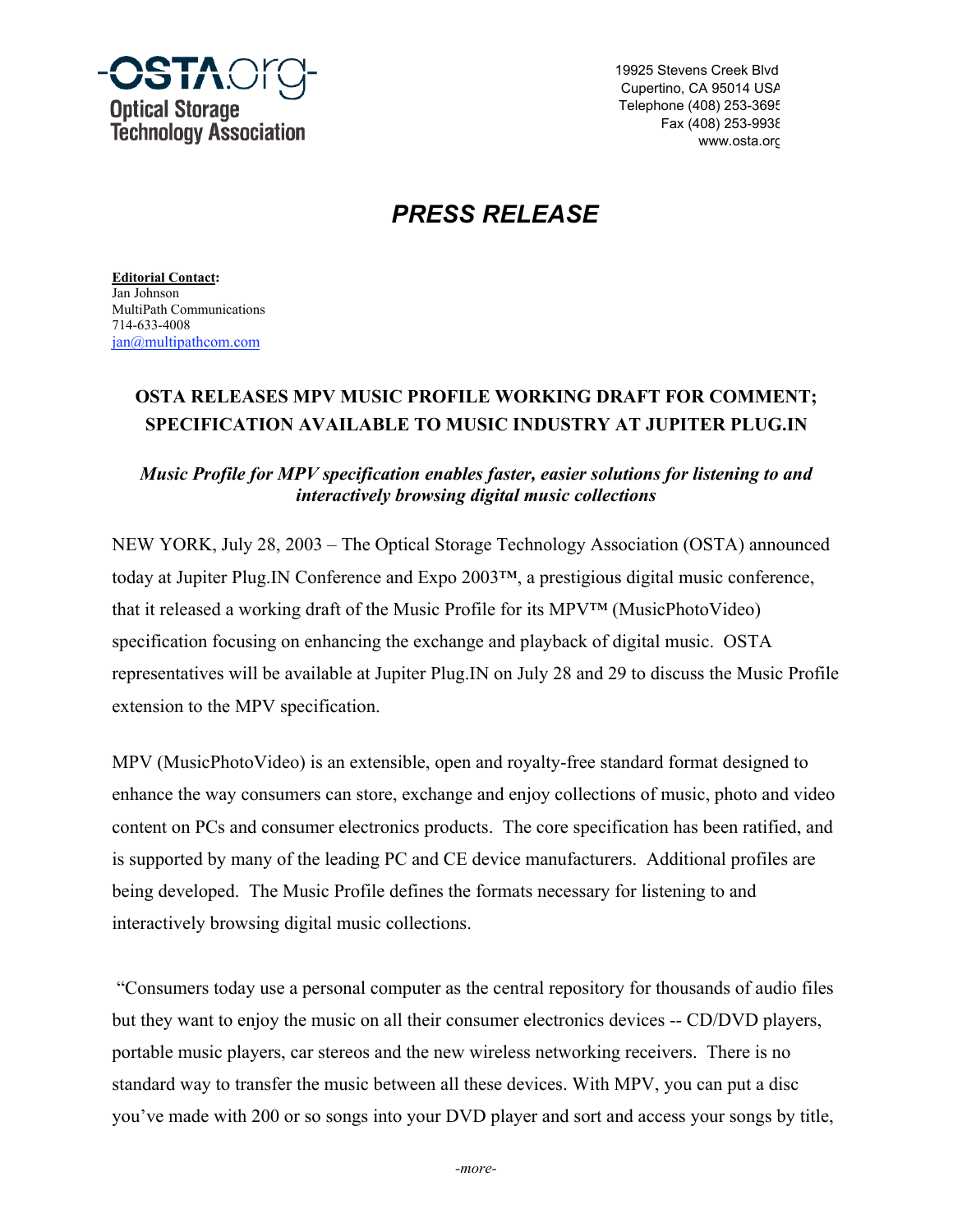musician, or genre," said Raza Zaidi, MPV Music Initiative Lead for OSTA. "Today's media players have convenient management features including creating multiple playlists based on genre or artist similarity. However, these playlists often use proprietary formats. The MPV Music Profile defines a universal format that will result in a better music experience and improve business processes in the digital music world. People will no longer be limited to viewing information about a music clip on a PC."

#### **MPV Improves Consumers' Digital Music Experience**

Examples of ways in which MPV could improve the user experience and facilitate business processes for digital music follow:

When consumers use an MPV-enabled disc recording application to make a compilation CD, the application will also record the MPV information (song identification, playlists and metadata) in a single file to the disc. Consumer playback devices could then quickly read that one file and determine the contents of the disc to display an easy-to-use navigation system enabling users to search or sort by genre, artist, album or song. The new wireless receivers in home networks that stream music from the personal computer use Universal Plug and Play ( $UPnP^{TM}$ ), an XML specification, to communicate. MPV, also XML-based, can work gracefully with UPnP to standardize the playback of collections and playlists from and to all devices on the home network. Music labels could add MPV information along with cover art, artist photos and lyrics to pre-recorded audio CDs that could be played back on consumer electronics devices. For example, when listening to an audio CD on a DVD player, the consumer could view a photo slideshow of the artist on the TV screen. The music industry often adds exciting

content to Audio CDs that only plays back on PCs with added software. With MPV, it would be possible to access this content on consumer electronics devices.

MPV could also be used by online music subscription services to track songs the user burns onto a recordable disc. The MPV information would be in the data portion of a mixed mode disc.

Industry participants may comment on the MPV Music Profile working draft until Sept. 1, prior to its scheduled ratification in September 2003. To obtain the Music Profile Working Draft, please visit the OSTA website at http://www.osta.org/mpv/public/specs.htm.

*-more-*